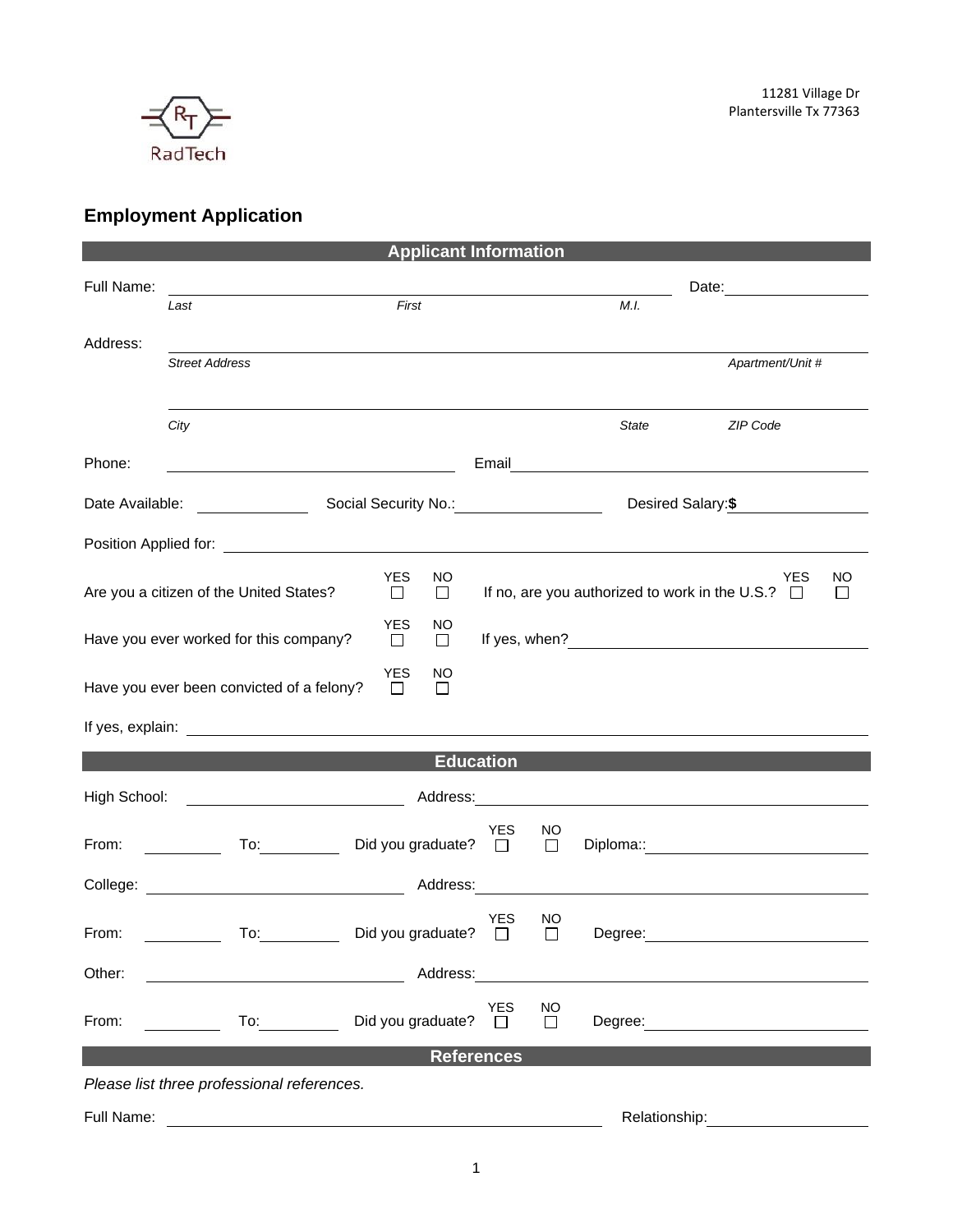| Company:          |                                                                                                                       | Phone: <u>______________</u>                                                                                                                                                                                                           |
|-------------------|-----------------------------------------------------------------------------------------------------------------------|----------------------------------------------------------------------------------------------------------------------------------------------------------------------------------------------------------------------------------------|
| Address:          |                                                                                                                       |                                                                                                                                                                                                                                        |
| Full Name:        |                                                                                                                       |                                                                                                                                                                                                                                        |
| Company:          |                                                                                                                       | Phone: _______________________                                                                                                                                                                                                         |
| Address:          |                                                                                                                       |                                                                                                                                                                                                                                        |
| Full Name:        | and the control of the control of the control of the control of the control of the control of the control of the      | Relationship: 2000                                                                                                                                                                                                                     |
| Company:          | and the control of the control of the control of the control of the control of the control of the control of the      |                                                                                                                                                                                                                                        |
| Address:          | <u> 1989 - Johann Barbara, martin amerikan basar dan berasal dan berasal dalam basar dalam basar dalam basar dala</u> |                                                                                                                                                                                                                                        |
|                   | <b>Previous Employment</b>                                                                                            |                                                                                                                                                                                                                                        |
| Company:          | <u> 1989 - Johann Harry Barn, mars ar breithinn ar breithinn ar breithinn ar breithinn ar breithinn ar breithinn </u> |                                                                                                                                                                                                                                        |
| Address:          |                                                                                                                       | Supervisor: __________________                                                                                                                                                                                                         |
| Job Title:        | Starting Salary:\$<br><u> 1980 - Johann Barbara, martin a</u>                                                         | Ending Salary:\$                                                                                                                                                                                                                       |
|                   |                                                                                                                       |                                                                                                                                                                                                                                        |
| From:             | <u>and the contract of the contract of</u>                                                                            | Reason for Leaving:<br><u>Example 2008</u>                                                                                                                                                                                             |
|                   | <b>YES</b><br>May we contact your previous supervisor for a reference?<br>$\Box$                                      | NO<br>$\Box$                                                                                                                                                                                                                           |
|                   |                                                                                                                       |                                                                                                                                                                                                                                        |
| Company:          |                                                                                                                       |                                                                                                                                                                                                                                        |
| Address:          |                                                                                                                       |                                                                                                                                                                                                                                        |
| Job Title:        | Starting Salary:\$                                                                                                    | Ending Salary: \$                                                                                                                                                                                                                      |
| Responsibilities: | <u> 1989 - Andrea Andrew Maria (h. 1989).</u>                                                                         |                                                                                                                                                                                                                                        |
| From:             |                                                                                                                       | Reason for Leaving: Management Control of Reason for Leaving:                                                                                                                                                                          |
|                   | <b>YES</b><br>May we contact your previous supervisor for a reference?<br>$\Box$                                      | <b>NO</b><br>$\Box$                                                                                                                                                                                                                    |
|                   |                                                                                                                       |                                                                                                                                                                                                                                        |
| Company:          | <u> 1989 - Johann Harry Harry Harry Harry Harry Harry Harry Harry Harry Harry Harry Harry Harry Harry Harry Harry</u> | Phone: ________________________                                                                                                                                                                                                        |
| Address:          |                                                                                                                       | Supervisor: Victor Control of Control Control Control Control Control Control Control Control Control Control Co                                                                                                                       |
| Job Title:        | Starting Salary: \$<br><u> 1989 - Johann Barnett, fransk politik (d. 1989)</u>                                        | Ending Salary: \$                                                                                                                                                                                                                      |
|                   |                                                                                                                       |                                                                                                                                                                                                                                        |
| From:             |                                                                                                                       | Reason for Leaving:<br><u>contract and the contract of the contract of the contract of the contract of the contract of the contract of the contract of the contract of the contract of the contract of the contract of the contrac</u> |
|                   | May we contact your previous supervisor for a reference?<br><b>YES</b>                                                | NO.                                                                                                                                                                                                                                    |